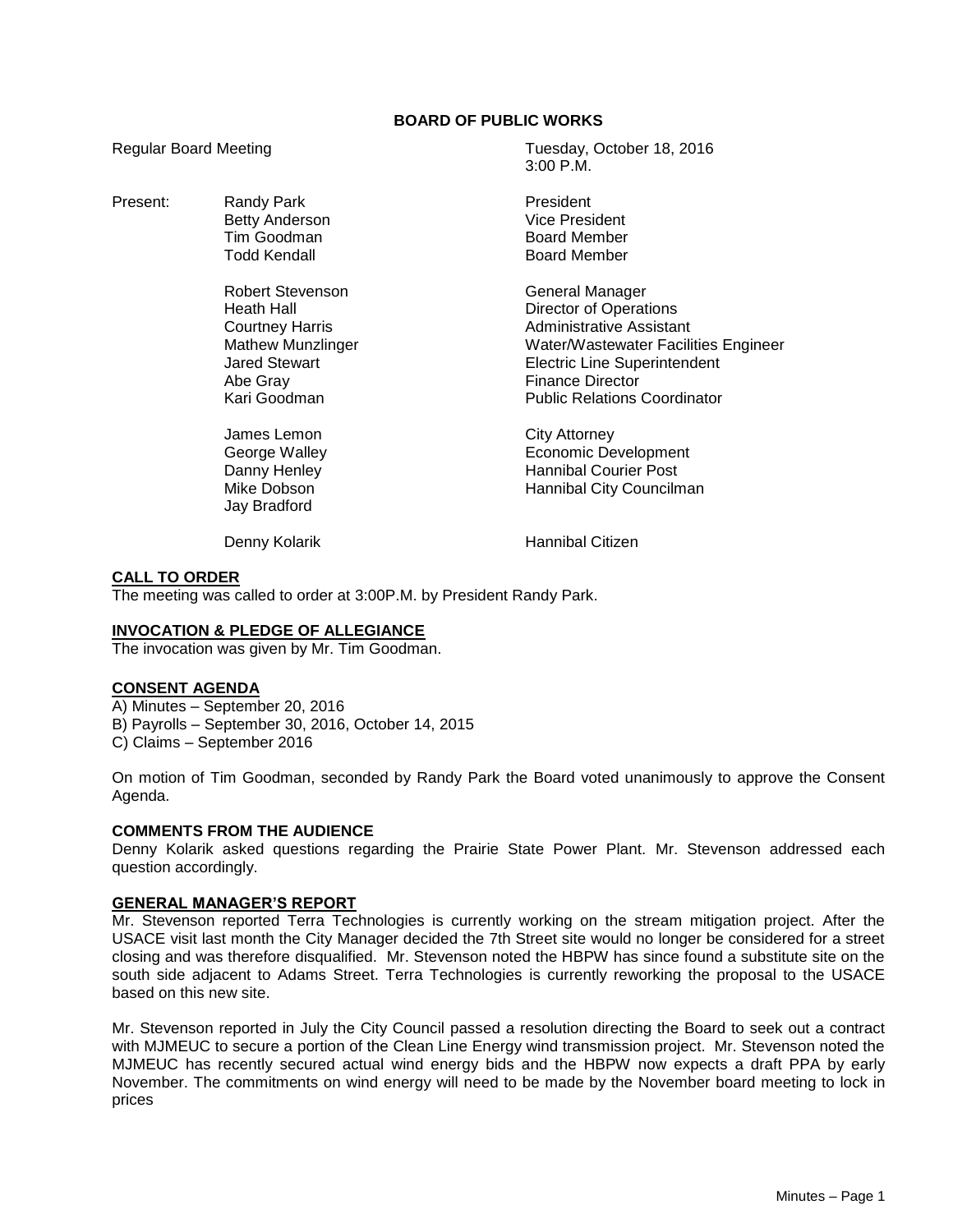Mr. Stevenson reported this month he met with Northeast Power Coop and Ralls County Electric Coop to discuss areas of interconnection and energy options.

Mr. Stevenson noted Kari Goodman will be giving a report later in the meeting regarding Public Utilities Week.

Mr. Stevenson reported the Board celebrated the retirement of Chris Miller, Water Treatment Plant Operator this past month. Chris has been with the HBPW for almost 19 years and has held multiple positions within the organization including SCADA Technician, Filter Plant Operator and Wastewater Treatment Plant Operator.

#### **OPERATION'S REPORT**

Mr. Hall reported the HBPW sent four lineman and two trucks to the southeast to assist with storm damage from Hurricane Matthew. They began work in the Orlando area, and then moved onto Jacksonville to assist. Mr. Hall noted the HBPW is part of a state wide Mutual Aid Program that is connected to the national program through the American Public Power Association.

Jared Stewart, Electric Line Superintendent, reported the line crew began preliminary work on some outage management on the Clinic Road and Hillcrest area. This area is fed by a 3 phase line that crosses Hwy MM at about James Road. The line travels through some hilly woody terrain and feeds all the way to Poage Dodge. Mr. Hall noted Jared is in the process of re-circuiting the area to be fed off three differing circuits.

Mr. Hall reported the Water Crew installed two Inserta valves in the Marsh Avenue area.

Mr. Hall reported the Sewer Crew had a break on a force main leaving Clear Creek Lift Station resulting in a Sanitary Sewer Overflow (SSO). Mr. Hall noted this is approximately the seventh break on this force main in the past five years.

Mr. Hall reported the operators are dealing with Nocardia foam at the Wastewater Treatment Plant. Mr. Hall noted the operators have been pumping the foam containing the Nocardia off the clarifiers and adjusting the pH to eliminate bacteria.

Mr. Hall reported the new shifts at the WWTP are still going well, and mostly can be attributed to the new more effective alarm and control system and the Operators.

#### **FINANCIAL REPORT**

Abe Gray presented the Board with the financial results for the month of September 2016 and year to date results.

#### **PROJECTS REPORT**

Mathew Munzlinger presented the Board with an updated progress report of ongoing projects. This includes projects from the Water System and Water Treatment Plant, as well as the Sewer System and Wastewater Treatment Plant. Mr. Munzlinger noted the progress of these projects and studies is acceptable and will continue as weather permits.

On motion of Todd Kendall seconded by Tim Goodman, the Board voted unanimously to approve the Regular Reports.

#### **NEW BUSINESS**

## **DIESEL GENERATOR PURCHASE CONTRACT – Robert Stevenson**

Mr. Stevenson reported he has recently studied the impacts of ownership of diesel powered generators, and discussed the opportunities and financial considerations with all options available to the HBPW. After much discussion, Mr. Stevenson noted he has negotiated what he thinks is the best deal with Caterpillar represented in their latest written proposal. The proposal is for 8 used gen-sets, delivered by Caterpillar. Mr. Stevenson recommended the Board consider investing in hard generation assets as a partial fulfillment of the capacity requirements. Also, that the first hard asset purchase be awarded to Altorfer Caterpillar on the basis of their proposal attached.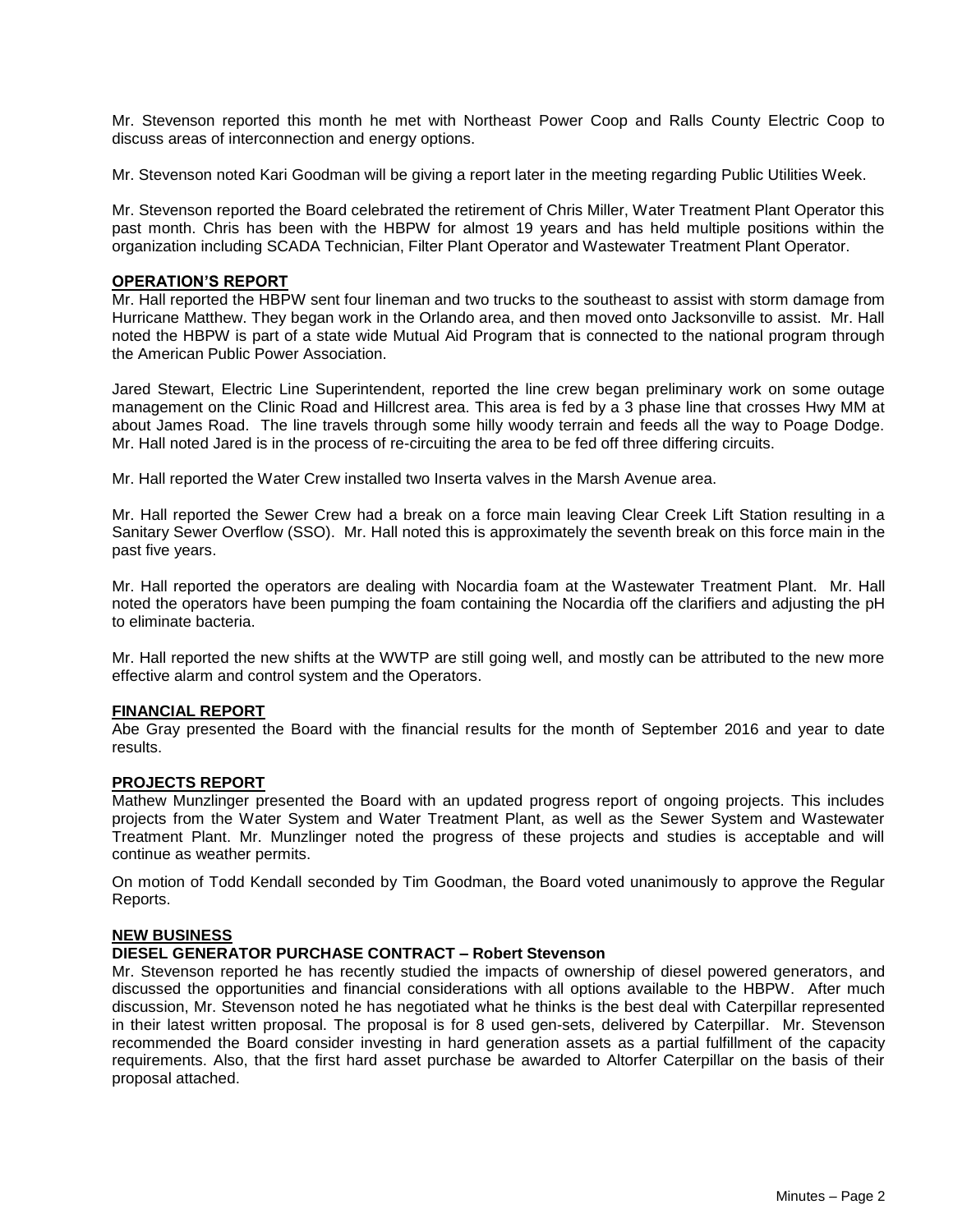On motion of Randy Park seconded by Todd Kendall, the Board voted unanimously to approve the negotiated Caterpillar Proposal as presented.

## **SEWER CREEK CROSSING REPAIR BIDS – Matt Munzlinger**

Matt Munzlinger reported we have been working on four critical sewer creek crossings that need repaired. The HBPW opened bids for these projects last week, and the low bidder was Bill Sullivan Excavation Inc., with a bid of \$319,489. Mr. Munzlinger recommended awarding the bid as presented.

On motion of Randy Park seconded by Tim Goodman, the Board voted unanimously to approve the bid from Bill Sullivan Excavation Inc. for the amount of \$319,489 as presented.

## **WATER SYSTEM IMPROVEMENTS CHANGE ORDERS – Matt Munzlinger**

Matt Munzlinger presented Change Order No. 5 for Bleigh Construction for rock excavation encountered in the ditch just east of 36 West Complex. The unit price for rock excavation was a bid unit, but no rock excavation was included in the original bid price. This change order is for the excavation of 10.37 cubic yards of rock at \$437.00 per cubic rock. Mr. Munzlinger recommended approval of change order No. 5 as presented.

On motion of Randy Park seconded by Todd Kendall, the Board voted unanimously to approve the change order No. 5 as presented.

Matt Munzlinger presented Change Order No. 3 from Bleigh Construction decreasing the original contract price due to an alternate air release valve being used and a reduction in the amount of conduit that needed to be installed because of a change in the Water Treatment Plant (WTP) construction. This change order also adds 148 calendar days to the contract to complete the project. Mr. Munzlinger recommended approval of the Change Order No. 3 presented.

On motion of Randy Park seconded by Todd Kendall, the Board voted unanimously to approve the Change Order No. 3 as presented.

## **ELECTRIC FUND LOAN TO CITY – R. Stevenson**

Mr. Stevenson presented information from Jeff LaGarce, City Manager, regarding the development of the Shinn Lane traffic circle. Mr. Stevenson noted due to the nature of the development, the City Manager is requesting a loan agreement between the City and the HBPW. The City is requesting to borrow \$332,000, initiated in July 2017, and repaid by July 2019 with a 2.1% interest rate. Mr. Stevenson recommended approving the agreement as presented to continue the development of the traffic circle at Shinn Lane.

On motion of Tim Goodman seconded by Randy Park, the Board voted unanimously to approve the loan agreement as presented for the amount of \$332,000.

#### **SPECIAL REPORTS**

#### **TREKK – Jeff Kaestner**

Jeff Kaestner, Engineer with TREKK Design LLC., presented statistics from a study TREKK provided regarding defects where storm water is getting into the collection system which is contributing to overflows. Mr. Kaestner presented a map of the eight working zones and voiced after collecting this data that TREKK will be able to make a recommendation on where to revert better flow back to the Wastewater Treatment Plant, which will help eliminate Sanitary Sewer Overflows.

## **Public Utilities Week – Kari Goodman**

Kari Goodman reported Public Utilities Week was a success during the month of October. The HBPW crews were involved in many different projects throughout the week to give back to the community which included picking up trash around Sodalis Trail, Big Truck Night, Riverside Cemetery Clean-Up, Clean-Up at NEMO Sheltered Workshop, and Customer Appreciation Day at Central Park.

## **TRAVEL REPORTS**

Mr. Stevenson reported he attended the annual MPUA conference in Branson Sept. 15-16, 2017 along with Heath Hall and Abe Gray. Mr. Stevenson noted there were excellent speakers at the conference and he is